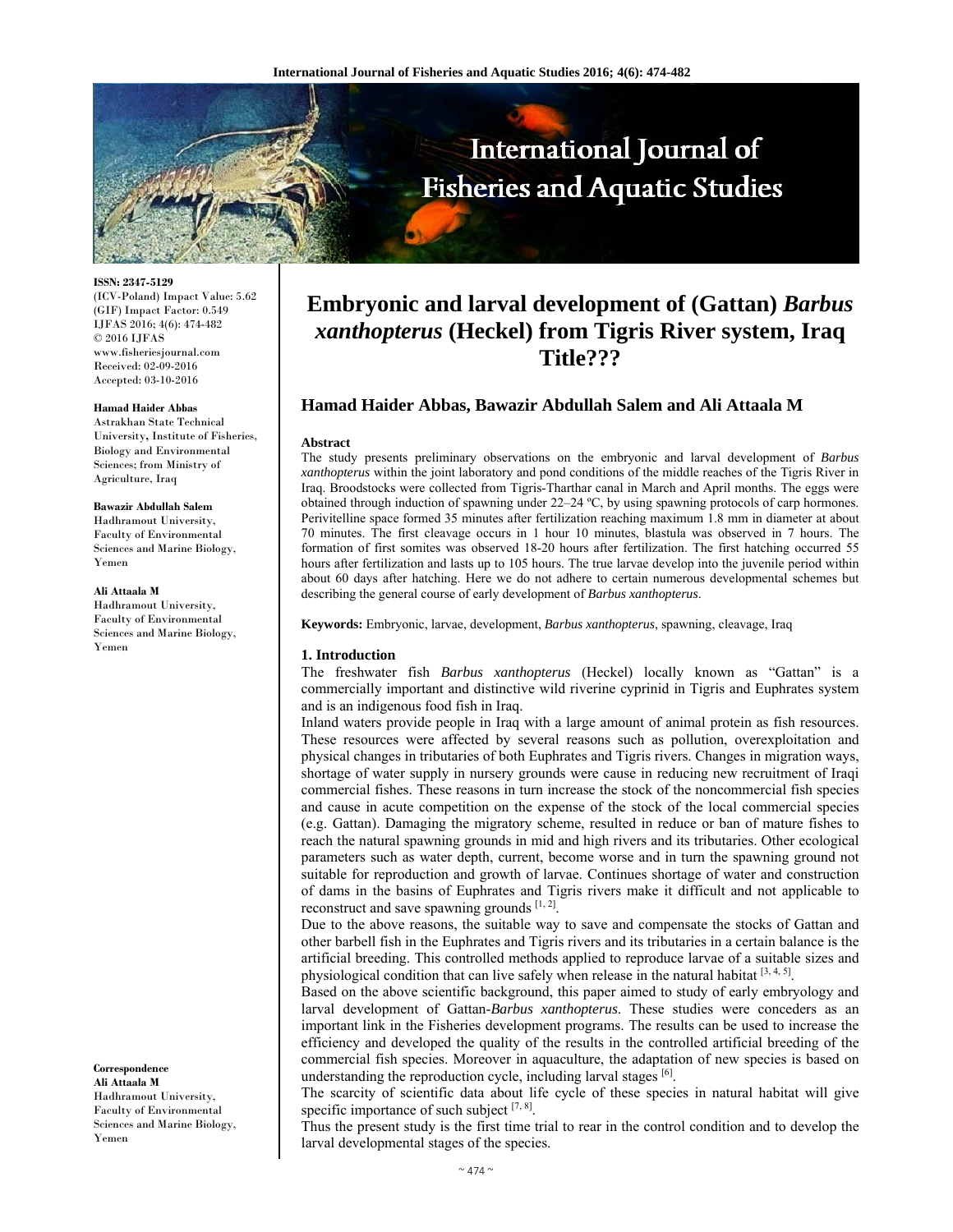# **2. Materials and Methods**

In this study we took in attention that, in natural habitat, fertilized eggs of *B. xanthopterus* coated by mucus by which fish eggs can adhere temporarily to spawning ground. This ground is characterized as gravely with moderate to slow water currents. The fertilized eggs attached to the ground bed for a particular period during which development is initially takes place. For progress development these eggs reattached off the ground surface and complete evolution beneath and under stones of the spawning bed  $[7]$ .

Development and growth of fertilized eggs and larval stages of Gattan (*Barbus xanthopterus*) were following up. Eggs and sperms were taken from mature fish specimens (collected from Tigris-Tharthar system) by hormonal stimulation in April. Eggs were artificially fertilized and incubated. Fertilization carries out by dry method. Incubation and development take place in 10-liter jars (Weiss apparatus)  $[9]$ , water temperature was maintained, between 22-24 °C, as possible as in the natural environment.

*B. xanthopterus* produce 113.8 thousands eggs by artificial stripping (its average weight about 210 gm). These amount of eggs was produced by a female of total weight 4.2 kg and 64 cm SL from a group of females varied between 2.5 and 5.7 kg total weight (average wt. about 3.8 kg) and standard length 50-66 cm (average SL 61.5cm).

Development variation was directly followed up after eggs fertilization. The steps of embryo development that specified the genus *Barbus* were recorded. To facilitate these steps samples of 10-20 developed eggs or larvae were taken each 2- 3 hours during incubation period. During larval development, 10-20 specimens were analyzed each 5 hours and each12- 24hours during swimming post larva. Samples were analyzed by dissecting microscope (X10MBC) using different magnifications according to different stages. In all cases micrometer slides were used to measure sizes of embryos and larval stages and then modified to their actual size according to magnification used. Development variations in larval features were then drawing directly by hand throw microscope or using naked eye.

All phases and stages counted in relative to fertilizing moment tell complete organogenesis following Makeeva [10], Balone  $[11]$  and Cerny  $[12]$ . The age of stages is given here by hours and minutes, it abbreviated here as (after fertilization AF). Measurements expressed as egg diameter and as total length of extracted embryo, larva, and postlarva in millimeters, by micrometer slid (ocular micrometer). Early juveniles measured by Vernier slide. For expounding the identity of measurements and interspecific differences, measurement included most of the body parts, where it available [13]. Regarding feeding habits of early developmental larva and fries of Gattan, it was concentrated mainly on type of organisms in food mass, for evaluation of quality. Thus from each sample it had taken about 10 individual, dissected and investigated, all components identified as detailed as possible, following Duka and Synukova [14]. The main pattern of differentiation is the progress in tissue and organs development [15].

Morphometric measurements were made before preservation with an ocular micrometer accurate to 0, 1 mm. Total length (TL) is defined here as the distance from the tip of the snout to the posterior end of the caudal fin or fin-fold. Final drawings were made with the aid of a camera Lucida. Each drawing was based on a single specimen of the size indicated.

# **3. Results**

# **3.1 Newly released eggs**

Embryology and larval metamorphism in *B. xanthopterus* takes place through different stages. These stages characterized by anatomical variations and organs developments for each fish species.

Ripe eggs of *B. xanthopterus* normally have faint yellow and occasionally tend to orange color. After fertilization color slightly changed to light pink. For the purpose of artificial fertilization, fertilized eggs were cleaned of the sticky substance by washing with tab water for about 15-20 minutes. Average diameter of ripe eggs was 1.1-1.2 mm which increased gradually after fertilization to reach 1.6- 1.8 mm after 35 minutes. In that case privitilline space was formed. At age of 5-6 hours (hr) after fertilization, eggs diameter stabilized at an average value of 1.75mm. The post activation water intake by the eggs lasted approximately 15 minutes. The perivitelline space, formed as a result of this process, and took up some 40-50% of the egg volume.

Embryonic development consists of seven steps leading to hatching. These steps are the zygote period, cleavage period, blastula period, gastrula period, segmentation period, pharyngeal period, and finally hatching.

# **3.2 Initial development (zygote)**

At 30-35mins after fertilization (AF or age), oval membrane was isolated and the blastomeres disc was formed and occupies central position in the lumen. Thin thread-like was noticed to prolonged start from the base of blastodisc vertically towards the yolk diameter. Yolk noticed to be turbid at the mid area. Blastodisc was gradually completed and its size and shape becomes constant at the age of about 50 minutes (Fig.1a). Blastodisc was elevated about 0.2-0.3 mm of the yolk base. No oil droplets in yolk seen at this stage. This stage was the primary period of embryo development which constitutes of formation of blastomeres.



**Fig 1:** Cleavage period: **a**) Completed Blastodisc at the age of about 50 minutes AF; b) Blastodisc cleavage at the age of 1 hr &10 minutes AF to form two (blastomeres); c) 1hr &15 min, cleavage continued to form four blastomeres; d) 1hr & 30 mins-1hr & 45 min, eight blastomeres; e) 2-2.5 hrs AF, the number of blastomeres increased to 16; f) 4hrs AF, cleavage fastened, cells crowded, and becomes difficult to be counted.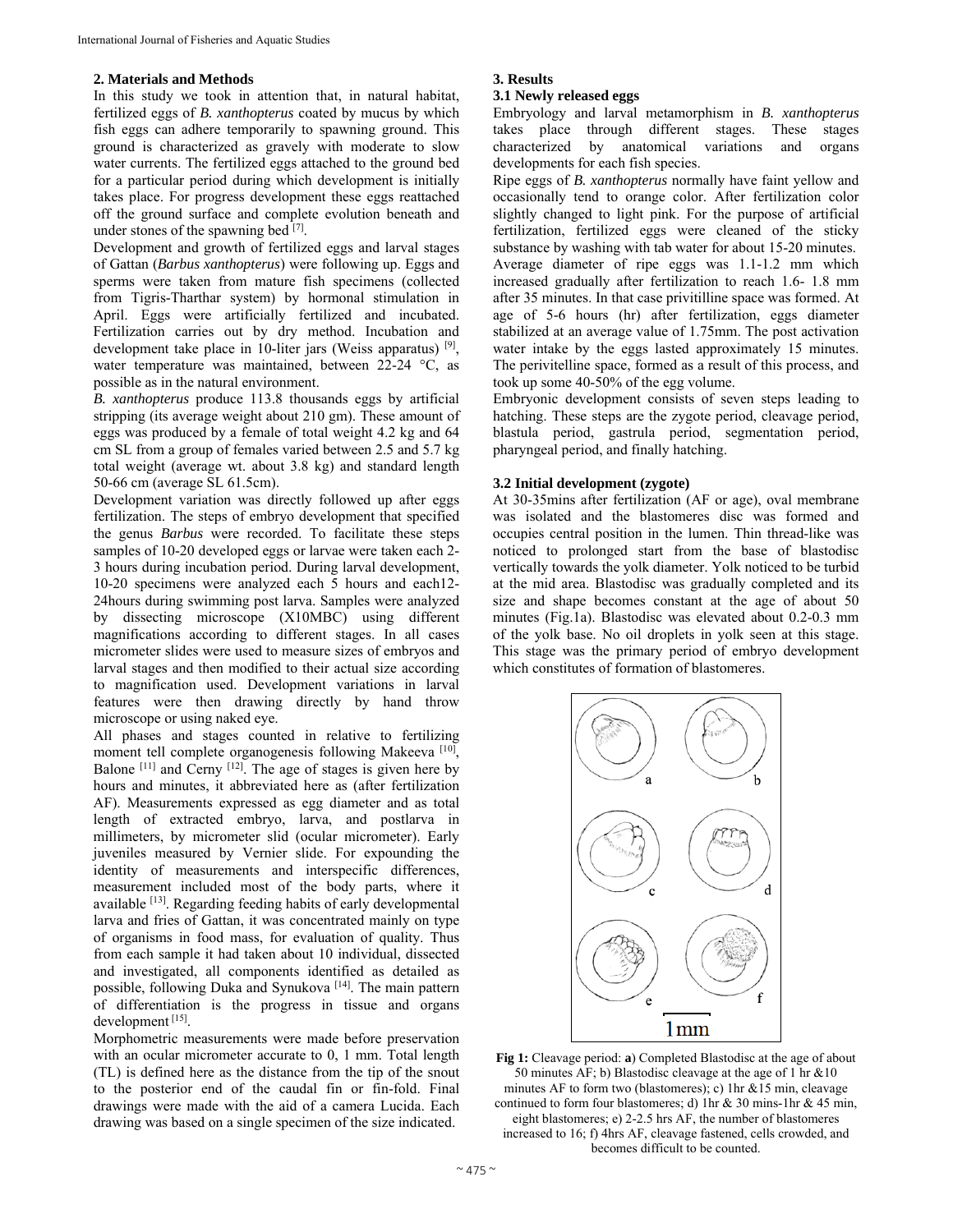# **3.3 Cleavage period**

This is the cytoplasm plastomer cleavage stage to form the plastula which starts at one hour old. Blastodisc start cleavage at the age of 1 hr &10 minutes by means of transverse groove to form two cells (blastomeres) (Fig. 1b). At this period, longitudinal folds were formed in the cleavage line and the number of rod-like found in the diameter line of yolk was reduced. Granulated cytoplasm not yet formed. At 1hr &15 min, cleavage was continued to form four blastomeres cells (Fig. 1c). At the age of 1hr & 30 mins-1hr & 45 min, eight blastomeres cells were formed (Fig. 1d). At this stage, small granules were seen in cytoplasm and number of threads and folds was increased in the yolk. In this period, yolk was no longer transparence. At 2-2.5 hrs age, the number of cells increased to 16 whereas average diameter of egg was 1.8 mm and both yolk diameter and height of blastomeres was 0.95 mm and 4 mm respectively (Fig.1e). At 3hrs age 32 cells was seen but after that (at 4hrs AF), cleavage fastened and cells crowded and becomes difficult to be counted (Fig. 1f).

### **3.4 Blastula and gastrulating periods**

Cellular growth was continued and at about 7 hrs age blastula situated in the first quarter platform of the yolk sphere (animal pole). Protoplasmic granules were seen in the opposite pole of the yolk (Fig. 2 a). This is the beginning of gastrulating where dermal cells discarded around yolk mass, surrounding and covering the upper pole portion of the yolk. Dermal cells continue discarded to cover about 80% of the surface area of the yolk sphere as thin layer of cellular tissue (Flat marula) at the age of 12-13 hrs AF (Fig.2 b). At 16 hrs age, tissue covers more than 90% of marula surface which is transparent and its internal margins more thick. In this period the embryo body start formed (late gastrula). Gastrula was completely formed at the age of 16 hrs. This progression in the development of an embryo allows for the primary determination of the anterior–posterior and dorsal–ventral axis. After 18hrs of the fertilization, all steps and dermal cleavage processes was completed and embryo plate was formed. Two lateral lines were formed in thicker end of the embryo plate in mid layer of the tissue. These lines were conceder as the boundaries of notochord; moreover it is the first step of organogenesis.



**Fig 2:** a) 7 h AF beginning of gastrulating; b) Flat marula at 12-13 hrs AF

# **3.5 Segmentation period**

This is the organ initiation stage (organogenesis) which started at about 18 hrs after fertilization. This stage characterized by cleavage of the internal layer of the embryo disc forming equal sized somites in the middle of the embryo body disc. Six segments were formed at the first two hrs – 1820 hrs AF (Fig. 3a). The somite number was increased and extended to both ends of embryo disc, dabbled in number at the age of 22hrs & 15mins (Fig. 3 b). At this age, few small oil droplets was seen in the middle of yolk which may aid in movement of yolk and embryo and in turn helps in development of gas exchange of embryo and floating of eggs. The optic vesicle primordium begins to show (Fig. 3b). Throughout the next three hours, segmentation in mid layer was accelerated to form 25 somites at 25 hrs AF. Optic funnel becomes more visible and embryo much thicker, completely surrounded the egg yolk (Fig. 3c). At 27 hrs AF, majority of eggs yolk sac was elongated and becomes oval shape where the front portion (spherical) was easily differs from the hind part (elongated) of yolk. In the end of this step, embryo start moving, somites reach the end of yolk sac and eye crystals becomes more visible in the middle of optic vesicle.

At the age of 29-30hrs, neural vesicle evolution was progressed and caudal fin fold elongated. These were initiated accompanied with the initiation of embryo movements in the eggshell developing gas exchange pattern between embryo and outside habitat. Neural vesicle developing was complete at the age of 35 hrs. The movement of yolk fluid was seen makes the embryo more active and the mesoderm layer was completely segmented. At the age of 38 hrs, neural cord elongated starting from neural vesicle backward. The tail curled continuously makes the embryo turned to left and right sides. At this age, the average length of the embryo was about 3.8 mm. At this point the otic (acoustic) vesicle were observed in the fore portion of the embryo; brain folds characterized as three brain vesicles and somite segments was completed (about 46), in the auditory capsule the otoliths are formed, whereas oval diameter not changed (Fig. 3d). Impulse of the elongated, tube-shaped heart (underneath optic vesicle) along with movements of nutriment fluids (from yolk sac) was noted at the age of 40-42 hrs. A backward movement of yolk fluid was first noted beneath notochord and around optic vesicle at the age of 45 hrs. At the same time the head of the embryo was slightly elevated above the front of yolk sac. The embryo becomes more active at the age of 48-49 hrs and yolk fluid movement was clearly visible in the majority of body tissues and parts, in the head in front of eyes. Eye lens was clearly visible at this age as well as peduncle of tail area was distinguished from the rest of body area.



**Fig 3: a**) six segments formed at the age of 18-20 hrs AF; b) twelve segments at 22hrs AF age with few small oil droplets; c) 25 somites at 25 hrs AF, optic funnel becomes visible, embryo completely surrounded the egg yolk; d) extracted embryo at age of 38 hrs AF; e) Newly hatched larva – 52- 55hrs AF (L 3.1 mm body length).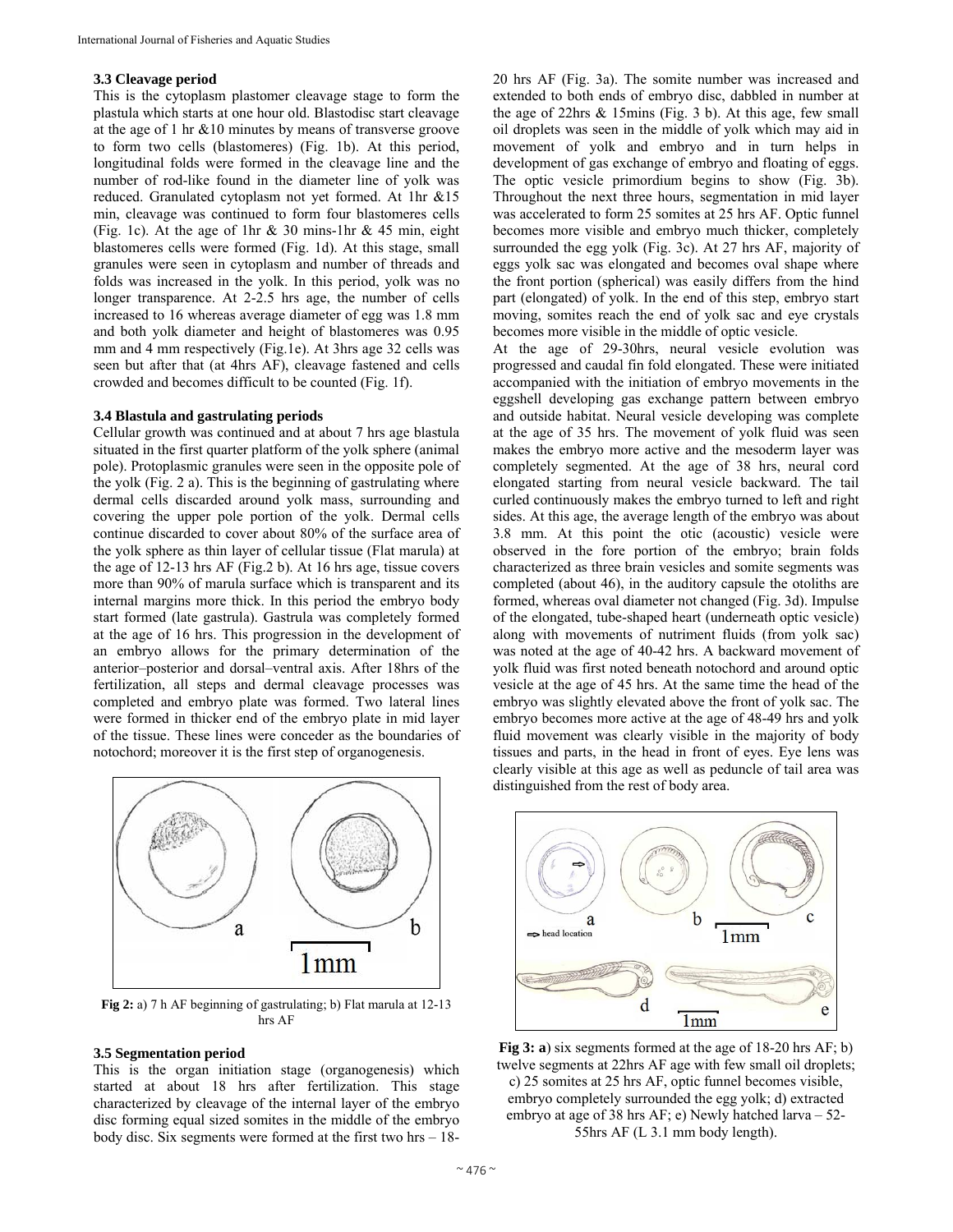# **3.6 Hatching**

At the age of 51 hrs, early hatching takes place where some free embryos (Prolarva) were released. Hatching of these embryos was accelerated in the next few hours. These embryos was fast swimming and jumping and has characterized by the following morph metrics: 52-55hrs old (Fig.3e), the average total length was 4.4mm, the maximum body height was 0.6 mm, height of fore portion of yolk sac was 0.45mm, height of the elongation of yolk sac was 0.3mm, total length of yolk sac was 0.3 mm, length of tail was 0.9mm, eye diameter was 0.15mm, the number of body segments was 45-47 and no sign of pigment cells. In the next hrs, hatching was continues and no changes noticed in the shape of embryos.

At the age of 59-60 hrs, embryo tends to be more quite than at the period just before hatching. At this age, yolk sac was quickly absorbed and the base of pectoral fin was clearly seen at the end of fourth somatic segment. A penetration of blood fluid between segments was first noted at the age of 61 hrs and mostly evident between the  $10<sup>th</sup>$  and  $11<sup>th</sup>$  segments. At the age of 66 hrs, nutriment fluid in blood vessels becomes light purple in color in the position between yolk and notochord and at the base of tail. At this age formation of the base of pectoral fin was noted as a pectoral bud, even in unhatched embryos (Fig. 4a).

At the age of 70 hrs, no particular change in the embryo body whereas hatching continues. Free embryos swim actively forwards and upwards for seconds and finally collected in incubation machine by means of water current. More than 30% of incubated eggs were hatched at 72 hrs old.



**Fig 4:** free larva: a) formation of the pectoral fin base, the age of 66 hrs AF; b) larva of 5 mm total length - at 74 hrs old.

# **3.7 Free embryo**

At 74 hrs old, the majority of *B. xanthopterus* eggs were hatched but unhatched ones bearing completely developed embryo. At this age, larvae has the following characters: The acoustic vesicle appeared at the first somite segment, total length - 5 mm, total height of the body - 0.5 mm, yolk sac becomes thin and elongated, head pointed forward, the average of somatic segments  $-44$ ; sign of mandible base at the margin of yolk sac and pericardium and gas bladder not yet formed (Fig. 4b).

## **3.8 Pharyngula fold**

At 81 hrs old, eye coloration was initiated and gradually becomes dark, inferior lip clearly formed and gill slit with pharyngeal folds develops into first gill arch well seen from bottom view. Also blood motion was clearly noticed and the base of pectoral fin occupied the second somite segment. It is

important to note that the majority of embryos hatched between 70-80 hrs time period after fertilization.

At the age of 90-91 hrs, margins of inferior lip clearly distinguished but no movement. Nostril opening was also primitively formed and seen as very thin slits as well as hyaline gill arches. At this time, eyes become darker and numbers of folds in brain increased. The first melanophor cells created at dorsa- midline position of the body in faint color pigments (Fig.5).



**Fig 5:** larva at age of 90-91 hrs AF with the average 5.4 mm total length

Figure 5 shows also a free embryo after hatching (3-4 days AF) with the considerable following measurements: Total length - 5.4 mm, head length (to the base of pectoral fin) 1.1mm, length of yolk sac - 3mm, eye diameter (horizontal) - 0.28mm, tail length - 1.35mm, length of dorsa-caudal fin fold (which started at the  $14<sup>th</sup>$  somite segment) - 2.9mm, body height (At the base of dorsal fin layer and at the 14<sup>th</sup> somite segment) - 0.86mm, height of yolk sac -0.28mm and height tail (at the end of notochord) - 0.7mm.

#### **3.9 Larval period**

At the age 100-102 hrs, pectoral fine increased in length and the inferior lip moves from time to time. At this time the first branched melanophor cell was initiated dorsally on the acoustic vesicle area. At this time of life, the free embryos of *B. xanthopterus* was started its larval stage which initiated by hibernation. At this phenomenon the embryo becomes less active and moves passively by means of water currents (beginning of resting stage). During this period, embryos were grows considerably.

At 116 hrs old, the number of branched pigment cells (melanophor) was accelerated in low dense. It is visible up the yolk sac underneath notochord and above the acoustic vesicle and both on dorsal and base of the pectoral fin. At this time, the buccal parts frontally prolonged, mouth becomes semiinferior.

At 128 hrs old the reduction of yolk material in the yolk sac clearly noticed, it become more elongate. Tube-like shape was visible in the remaining of yolk sac which represents the developing digestive tube. Faint red spot, was remarked upward the front portion of tubular yolk sac. This spot may represents developing liver or kidney. At this age, hyaline branches of gill filaments were formed on gill arches. Arch membrane (operculum) concaved to cover the majority of gill lumen (approximately third gill arch) and showing continuous movements. Pigment lines were seen along lateral line area particularly in hind part of the body where the base of caudal fin clearly noted. Larval bodies have hyaline coloration. The hibernation period of larvae was completed at the age of 150 hrs. Thereafter, the first larvae started to become active again and swim actively by pectoral and caudal fins. Larvae were continuously leaving hibernation and become active till the age of 165 hrs.

Before completion of hibernation, organogenesis was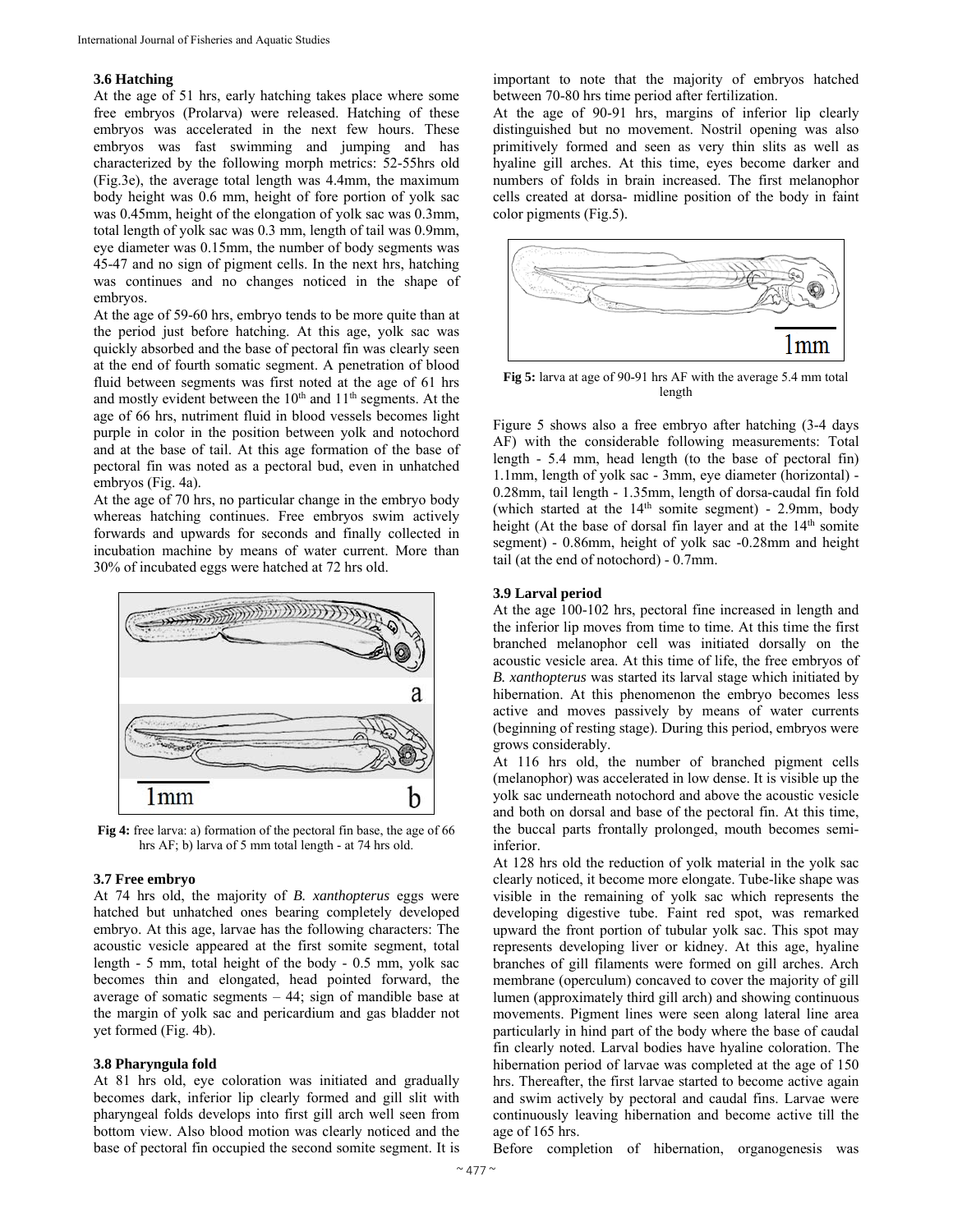continually takes place where the red spot becomes clearer. It is underneath the fourth somatic segment and upward and left to the intestinal tube. Underneath of this spot, other yellow spot was formed (which is the base of gall bladder) in the right side of the tube. At the age of 143 hrs, the first larva was noticed bearing primordial of gas bladder as gas bubble underneath the  $5<sup>th</sup>$  and  $6<sup>th</sup>$  body segments. Later on gases was continuously absorbed in the air sac. By 1-2 hrs the air sac prolonged to occupy the area of 2-6 somatic segments. The larva at this time of life (143 hrs (about 10days)) characterized as:

Total length - 7.8 mm, head length - 1.5mm, horizontal eye diameter - 0.43mm, length of acoustic vesicle was 0.43mm, lengthy of yolk sac - 4.1mm, length of abdominal fin fold was 3.3mm, length of dorsal fin fold - 4.6mm, length of tail - 2.1mm, length of rostrum was 0.3mm, maximum height of head - 0.97mm, height of body at the end of the head was 0.9mm, height of body in front of dorsal fin fold - 0.9mm, height of peduncle (at the end of notochord) - 0.86mm, and width of forehead was 0.3 mm.

At the age of 158 hrs, still there are some hibernated embryos with the remaining of yolk sac and the size of air sac was increased, fills with air to occupy more than seven somatic segments. The fourth gill arch still not covered by operculum. The tissue accumulation of caudal fin was increased. Same phenomenon was noted at the position of dorsal and anal fins at the age of 165 hrs AF. At this age eye colors becomes darker and pigment cells distributed on the upper area of air sac in sparse manner.

This age seems to be a transition period for larva from feeding by yolk to external feeding where operculum covers the fourth gill arch at the age of 173-175 hrs (Fig.6a). In such case, the yolk sac has only a trace of yolk material by some larvae and completely absorbed by the others at the age of 185 hrs. Some rotifer cells were observed in the alimentary tract that occupies the remaining of yolk sac which elongated to anus. The alimentary tract was clearly visible through hyaline clear body; the air sac is located under an 8-9 somite segments. The brain noted in its complicated form and its deferent parts was clearly distinguished. Lips become clear and thick.



**Fig 6:** a) operculum covers the fourth gill arch, the age of 173 hrs AF; b) 8.9 mm standard length at 360 hrs AF old

At the age of 207 hrs (8 days and 5 hrs), the forming of larval stages was completed by totally absorption of yolk and all larva externally or exogenously feeding. Pelagic larva known by forming of the base of dorsal fin above the 15<sup>th</sup> somite, folds of caudal fin was deepened and density of visceral tissues in caudal area was increased. It is easy to see some short neuromast copula on both sides of head, operculum and on the lateral line. The number of the sensory neuromasts on the lateral line was 37. The average body length at this age (8 days) was 7.9 mm and total weight was 3.3 mg.

In the next hundred hours, development of *B. xanthopterus* was restricted only on the increment of morphometric characters but no organogenesis developments. During this period, the larva was fed actively which is pronounced by fullness of alimentary tract with rotifers and diatoms. Also visceral tissue of dorsal and anal fins is well seen at this time age.

At 280-300 hrs old, the average length of the pelagic larva was 8.6 mm. For part of the air sac starts to be distinguished for the majority of larvae.

At 360 hrs old, coloration of the pelagic larvae was still hyaline helps to see the alimentary tract that full with food due to intensity of effective external feeding. Fins still not yet isolated except slit separation in both dorsal and anal fins (Fig.6b). Both lops of caudal fin was slightly separated and bend upward with the end part of notochord. The number of vertebrae was 44, 14 of them were caudal vertebrae. The pelagic larvae at this age were very active with total length of 8.9 mm and total weight equal to 6.2 mg. The melanophor cells were faint in color and slightly distributed through the body. It is denser on the rostrum and along the midline of the body.

Approaching to the age of 406 hrs AF, melanophor cells was increased in number and size. The rostrum was elongated, head was relatively, and mouth becomes totally terminal. The melanophor cells become denser on the operculum and on top surface of the alimentary tract and air sac. Calcification of operculum (opercle) was identified; initiation of the base of pelvic fin within the longitudinal pelvic fin fold was also noted. Dorsal fin was well formed with seven fin rays. Anal fins, with clear rays as well as caudal fin were well identified. Upper mouth lip was terminated and becomes longer than the lower one (Fig. 7a). Larvae at this age were mainly fed on phytoplankton (diatoms). Measurements of larva at this age (17 days AF) was: Total length- 12.1 mm, standard length – 10.5 mm, head length – 2.5 mm, horizontal eye diameter – 0.68 mm, length of rostrum – 0.55 mm, vertical eye diameter  $-0.6$  mm, forehead width  $-0.8$  mm, distance between rostrum and dorsal fin origin  $-$  5.26 mm, height of head  $-1.8$ mm, height of body in front of dorsal fin  $-1.3$  mm, length of tail and peduncle  $-3.66$  mm, height of peduncle  $-0.55$  mm, and height of tail  $-1.6$  mm.

The larvae were mostly totally developed at the twenty-first day of age (20 days and 16 hrs AF or about 18 days AH) (Fig. 7a). Dorsal fin was of semi cercal shape with eight branched fin rays anlagen. Anal fin also formed but still connected with dorsa-ventral fin fold. Pelvic fins were completely isolated of the abdominal fin fold which is still wide and long. Center of the operculum bone was completely calcified with clear and active outer leather tissue. Nostril was also isolated and air sac becomes bi-chamber as seen in the adult fish. Vertebrae and rips connection was completely developed. The head was relatively big about 23.1% of the body length.

By the age of 660 hrs (27.5 day), larvae developed to the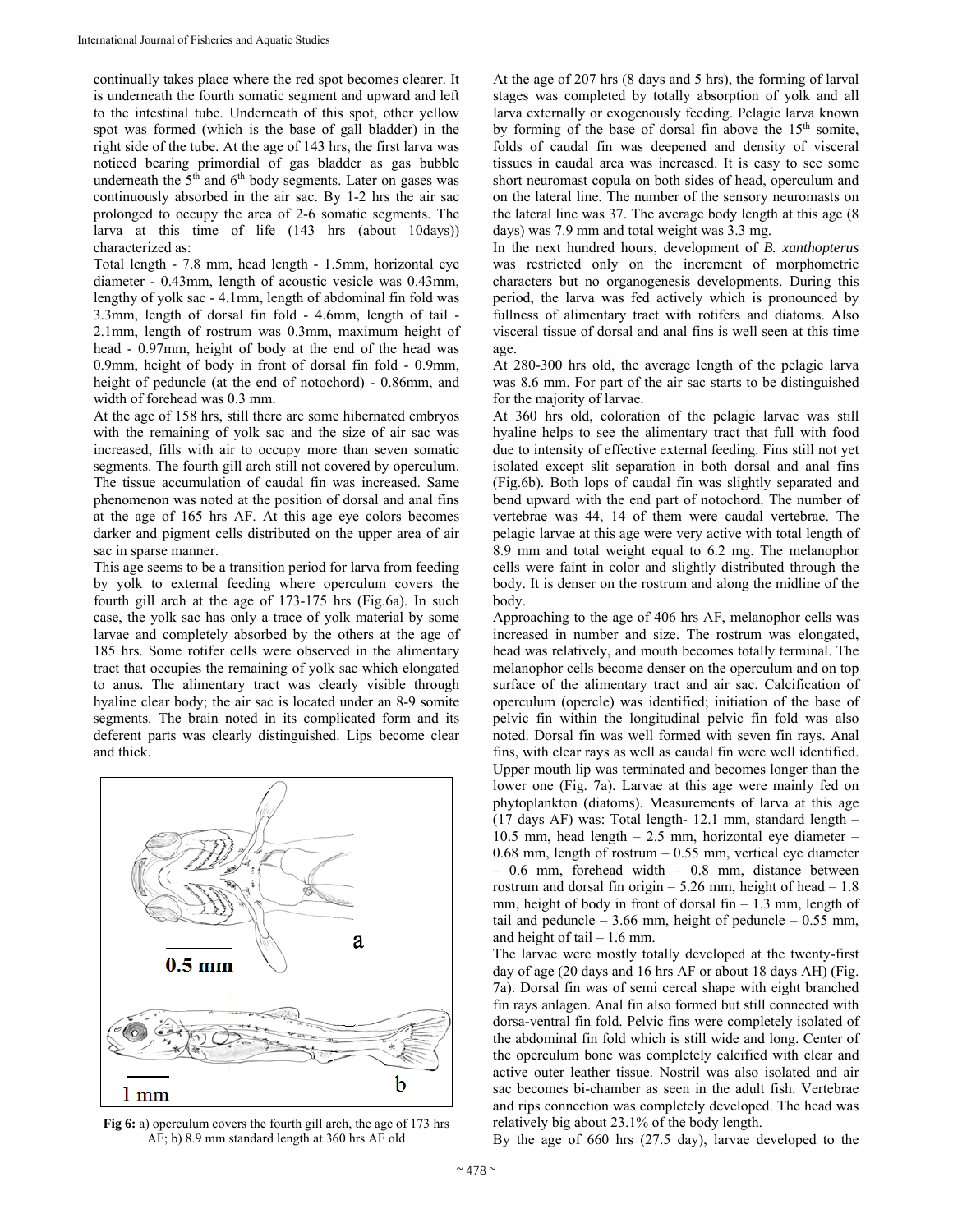feature of *B. xanthopterus* fingerling but with some larval characters. Although dorsal, anal and pelvic fins are well developed, parts of dorsal fin folds still connected with folds of caudal, anal and pelvic fins.

The body is still transparent when the gills and otic vesicles with the advent of two tiny otoliths can be seen through the operculum. The melanophor cells were thoroughly aggregated in the top of head and trunk area in patches at the outer lines of the somite segments (Fig.7b). At this age, at the end of the snout and in the corners of the mouth (upper lips) being laid tubercles of the future barbels. It can be well diagnosis by prolongation of lips and when mouth opened. The average total length and weight of the larvae at this age (27.5 day) is 14 mm and 33 mg respectively.



**Fig 7:** a) Total length- 12.1 mm, standard length – 10.5 mm, age - 406 hrs AF; b) age (27.5 day) is 14 mm and 33 mg respectively**.**

Growth in size of these pelagic postlarva was continued with normal external feature of adult fish. The organogenesis was continued gradually in the next 16 days. In this period, study of samples was restricted only on measurements of growth in size and weight and analyses of food and feeding development. The only distinct feature noted that branched pigment cells were thoroughly distributed on the upper half of the body. Pigmentation was more concentrated on top surface of the head.

At the age of 44<sup>th</sup> day, squamation was started which initiated in the front lateral part of the abdominal half of the trunk. It is also takes place on the beginning of the lateral line, towards the upper side of the pectoral fin. In the position of the lateral line, one line of branched (relatively big) pigment cells was observed which is less condensed and small on the back. Pigment cell was also aggregated beside the base of anal fin and at the end of the body forming a black dot in the end of caudal column which is disappeared with age progress. At this age, spine rays were start forming (three spines) behind the third serrated spinous ray of dorsal fin.

The average measuring characters of specimens at this age  $(44<sup>th</sup> day)$  were: Total length – 25.1 mm, standard length – 19.8 mm, forked length  $-22.3$  mm, head length  $-6.1$  mm, distance between the beginning of rostrum to the dorsal fin origin – 10.5 mm, distance from the rostrum to the base of dorsal fin  $-11.2$  mm, length of peduncle  $-4.6$  mm, distance from the end of base of dorsal fin to the end of trunk  $-7$  mm, distance between pelvic and anal fin  $-4.2$  mm, length of pectoral fin – 3.7 mm, length of rostrum – 1.4 mm, eye diameter – 1.86 mm, distance behind eye – 2.55 mm, height of head at position mid of eye area – 3.5 mm, height of head at its hind margin  $-4.4$  mm, height of body in front of dorsal

fin  $-3.95$  mm, height of peduncle  $-2.1$  mm, length of anal  $fin - 1.4$  mm, height of anal fin 2.8 mm, length of pelvic fin – 2.8 mm, length of upper barbell – 0.46 mm, and length of lower barbell – 0.93 mm.

Regarding physiological and anatomic development of organs at this age  $(44<sup>th</sup>$  day) was as following:

Digestive system: alimentary tract of bended form consist of three lops. Gas bladder situated above of the alimentary tract and connected by tubular tissue on the pharyngeal area.

At this age (44 days) development of larvae was completed and beginning of early squamated juvenile stage. Juvenile stage is characters by active feeding and fast growth.

During the next five days (49 days old), the number of scales on the lateral line were 47, pharyngeal was completely formed and gill rakers was well identified. The standard measurement at this age are (Fig. 8): Total length – 36 mm, standard length – 29 mm, Total body weight – 384 mg, length of head –  $8.5$ mm, eye diameter  $-2.3$  mm, length of rostrum  $-2.5$  mm, distance behind eye to the end of operculum  $-3.4$  mm, length of upper lip  $-1.6$  mm, height of head at mid of eye  $-4.9$  mm, height of the head at the end of operculum  $-6.8$  mm, distance between rostrum and dorsal fin – 15.1 mm, distance from rostrum to pelvic fin  $-15.5$  mm, length of peduncle  $-6.5$  mm, distance between rostrum and anal fin – 22.2 mm, height of body at the beginning of dorsal fin  $-6.8$  mm, height of peduncle – 2.97 mm, length of pectoral fin – 4 mm, length of the base of dorsal fin – 4.1 mm, height of dorsal fin – 6.2 mm, length of pelvic fin – 4.4 mm, length of base of anal fin – 2.1 mm, height of anal fin  $-4.6$  mm, length of barbell  $-1.1$  mm, length of alimentary tract  $-35.6$  mm, number of scales on the lateral line – 47, the number and formulae of pharyngeal teeth – 4,2,1,-1,2,4, number of vertebrae ( including atlas vertebrae) 42, the number of gill rakers in the first gill arch were 5 as well as other 15 in bud form.



**Fig 8:** age (44 days) development of larvae was completed, beginning of early squamated juvenile

Development of squamated juvenile was continued towards organogenesis of the adult fish to get the characteristic of *B*. *xanthopterus* species*.*

At 0the age of 60-66 days (Fig. 9), general characteristic of the species (male and females) was completely identified. Coloration was limited only in the upper half of the body (above lateral line). Pigment cells were relatively big and branched at the end of lateral line at the base of caudal fin. Maxillary barbells were relatively long, the posterior on to reach mid of eye orbit. All fin rays was completely developed at this age. Also 7-9 posteriorly recurved spikes at the serrated third hard ray of dorsal fin were completely formed; by this age metamorphosis was completed, total length-at-age  $(L_T)$ here is best described by the exponential equation:  $L_T = 5.103$  $e^{0.0016t}$  (r<sup>2</sup> = 0.938) (Fig.10).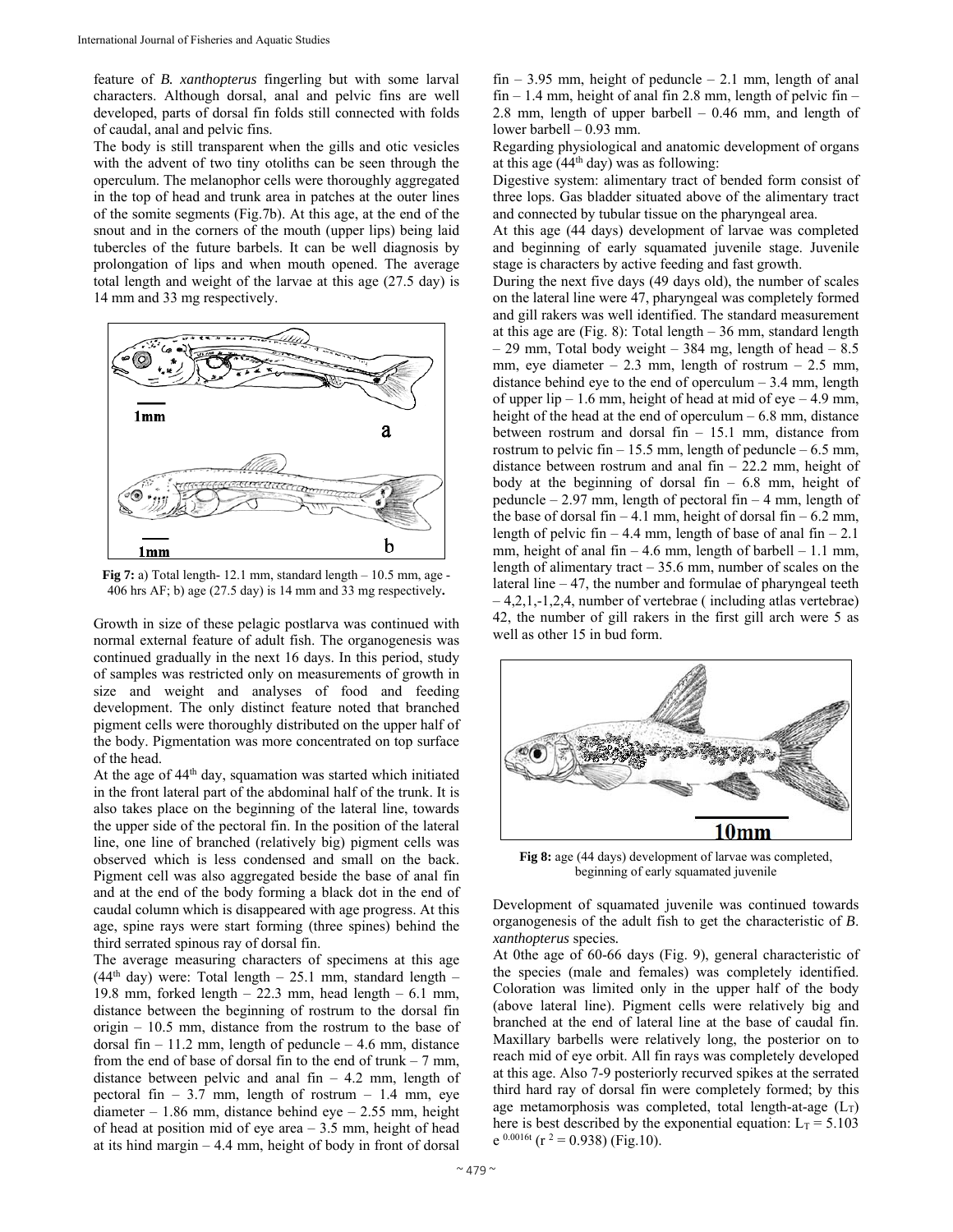

**Fig 9:** 63 day after hatching squamated juvenile representing of the adult characteristic of *B*. *xanthopterus* species – 43 mm standard length

The average total mass was  $1000$  mg, total length  $-52$  mm, standard length – 43 mm, number of scales in the lateral line – 54-56, number of scale lines above the lateral line – 9, under lateral line theirs 6 lines. There were three spiny rays in dorsal fin and one primitive ray (which disappear later on) as well as 8 cartilaginous branched soft rays. The anal fin has 3 hard rays and other 6 branched ones as well as 19 branched rays in both lop of caudal fin. The number of fin rays and spines were standard taxonomic feature of the species *B*. *Xanthopterus* adults [7].



**Fig 10:** The length-at-age, exponential regression for *B*. *xanthopterus* larvae, ages 1 – 63 days AF

# **4. Discussion**

Due to the fact that we are in passed sections thoroughly and for the first time described the initial development of the Gattan *B*. *Xanthopterus*, in this section we will concentrate on some important issues.

The individual operating fecundity of Gattan was relatively low, where not more than 42-45% of absolute fecundity during the activities of artificial reproduction and natural stimulation in places of natural reproduction [17, 18].

One of the key questions in studying early stages of fish is identification problem. Allocate the cyprinid larvae, in many cases, particularly complicated, because of their similarities, so there is a definite need for morphological description of their larvae [19, 20].

We believe that within the sub-period or period one can allocate steps. Theory of qualitative 'etaps' (ontogenetic intervals) of fish was developed by Russian scientists academician school of Severtsov [21], Kryzhanovskii [22], and Vasnetsov, [23]. At each step, the body is characterized by a specific adaptation to the environment, i.e. definite structural features, breathing, nutrition, and growth. During the phase

(steps) the body is growing, but significant changes in its structure and relationship with the environment does not occur. In this case the properties are developed that ensure the transition to the next step. Stage may refer to any current moment of development. How would it can be formulated, we find no strong common agreement about phasing of the embryonic and larval development  $[24-29]$ , so we combining the terminology come up with a detailed description of the initial stages of the development of this species, particularly that this description is implemented for the first time. Nevertheless we comprehensively defined the nature of *B*. *Xanthopterus* development for more than 2 month AF.

So we are here, in this presentation does not follow particular scale of development of embryos and larvae of fish, as in our direct and continuous observation we have not noticed an milestone indicating developmental changes in the morphological, or anatomical, deserve to be considered as a stage or can be isolated as a step change in the form or anatomical structures of larvae, except changes related to ecobiological, behavioral consequences and genetic factors. Maybe all this is because of constant water temperature in our hatcheries<sup>[29]</sup>.

Anyway, the study revealed that there was a very important fact that the crude carp pituitary extract used in this study could commonly employed in induced propagation procedures for all wild barbell species.

Herein as we prefer to call the main developmental periods:

- Embryo starts from the moment of fertilization within the egg-shell and continues until the egg has hatched. While hatching has profound ecological and behavioral consequences, it nevertheless occurs over a wide range of times [e.g., 48–72 hours post-fertilization (hpf)] and developmental morphologies in zebrafish and many other organisms.

- Free embryo or "yolk sac larvae" between hatching and the first food reception.

- True Larvae, the period from the start of the external feeding until the formation of a constant natatory behaviors (fins configure and their movements effectiveness)

- The transition from a larval phase into juvenile and adult lifestyle often includes a reconstruction of the larval basic body plan, leading to significant adult morphological changes. Many studies demonstrated that the optimal temperatures, which were in the range of 22–25 °C, ensured proper development and resulted in hatched individuals having the highest values of condition factors ( $> 94\%$ ) [30, 31].

In general, eggs of *B. xanthopterus* have shiny pink color which quit differ of the color of *B. Sharpeyi* eggs that yellowish dusky [16].

Segmentation period here is covers the development from embryo cleavage of internal layer embryonic disc, forming somites of the same size in the middle of the embryo disk, till the moment of hatching.

A mixed feeding period can be defined as a time when yolk reserves are reduced and the larval fish must commence external feeding. Mixed feeding usually occurs between the initiation of external feeding and the complete resorption of the yolk sac. In our results *B*. *Xanthopterus* had noticeable transition rate of the larvae to exogenous feeding after absorption of the yolk  $(\sim 165 - \sim 185$  hrs AF (4-5 days after hatching)) that can be explained by a deficit or even the absence of the oil globules which is considered to be one of the most important sources of energy during this larval period [32, 33].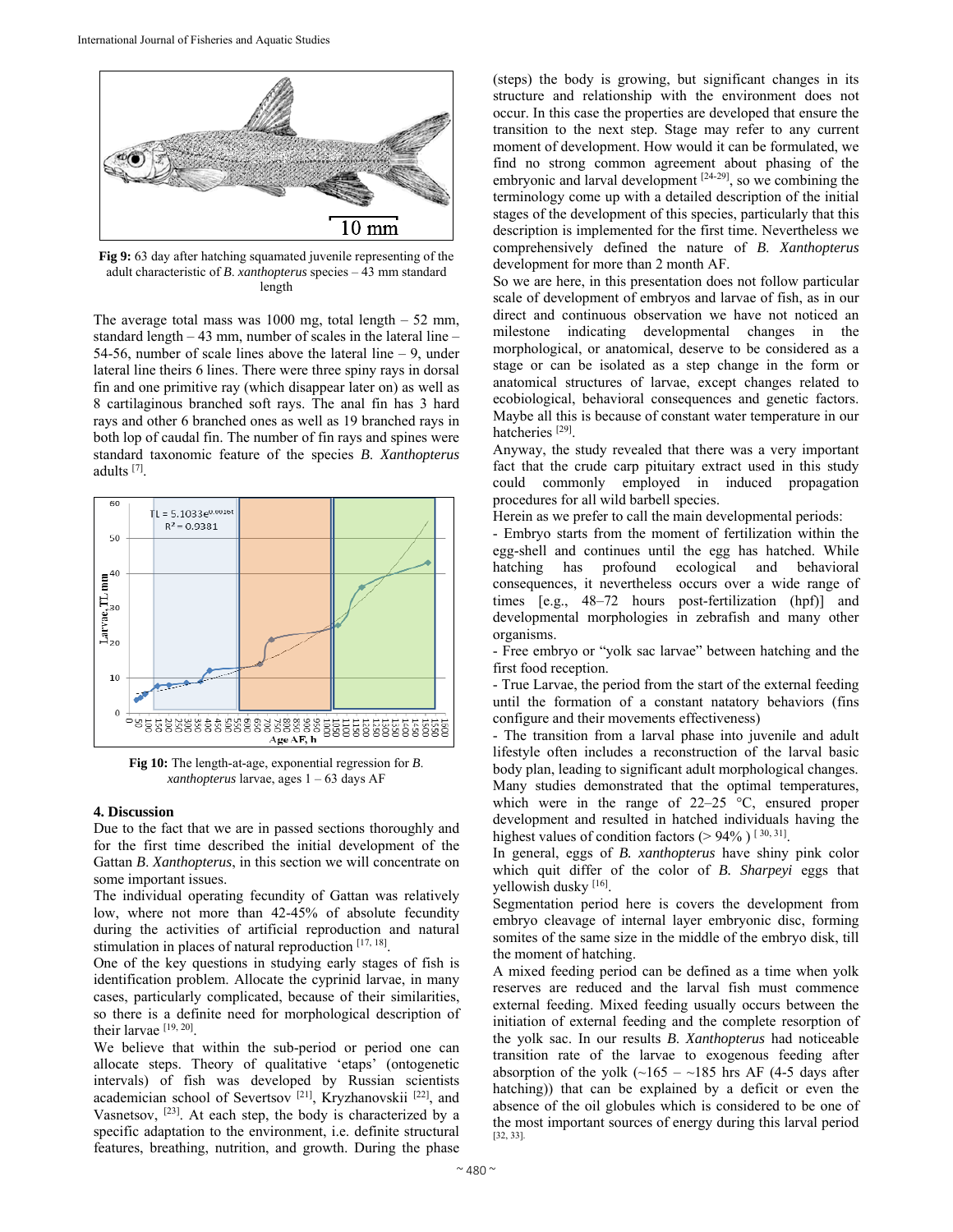Latter significantly less than that of many cyprinids species larvae - *Leuciscus cephalus*, *Barbus luteus* and in which expiration of yolk sac observed by about the 8th day after hatching [34, 35], but almost equally to *Barbus sharpeyi* - 5 days [16] and more than *Barbus grypus* and *Barbodes gonionotus* - 3 days [36, 37]; most likely it depends on the temperature at which larvae appeared in the natural environment.

The pigmentation throughout the embryonic and larval organogenesis was characterized by weak pattern along almost the entire body.

Many of the few researchers studying the formation of scale cover in juvenile fish assert that the site of the first scale appearance can be on several parts of the body in bony fishes (either on the caudal peduncle, lateral line, belly or pectoral peduncle or even around the anus). In our results the squamation begin by several scaly flakes appears at the site under the sensory line forepart, at the upper edge of the pectoral fin. Two days later, a series of scales appears at the mid of the caudal peduncle. Scale formation on this site proceeded anteriorly along a midlateral line, and met with the scales from the first locus on the middle of the trunk. While this event happened here only nearly 41<sup>th</sup> day AH at 25mm total length larva, it happened at 33<sup>th</sup> day about at the same site in 31mm total length of *Barbus sharpeyi* from Iraqi waters [16]. However, in some teleost species the squamation pattern is initiated in different foci at the same time [38, 35]. Usually scales can indeed start to form either in the anterior region in some cyprinids or the posterior locations as in some cyprinids and cichlids (McCrimmon and Swee, 1967; Fujita, 1971; Armstrong, 1973). [39, 40, 41]

As shown here, *B*. *Xanthopterus* can be easily maintained, bred, stripped and raised in large numbers under laboratory conditions.

It must be noted that in pattern of Gattan larvae growth one can observed conspicuous after hutching growth acceleration at nearly equal 3 intervals (Fig. 10).

In the present study, another species of the Barbus genus had a satisfactory response to artificial reproduction and presented relatively high fecundity [42, 36, 16].

## **5. References**

- 1. Anonymous. The Techno- Economical Report of Iraqi water resources utilization. Chapter 3, Fishery Problems. "Gydrorybproject". Ministry of Fisheries wealth, USSR. 1982, 335-347.
- 2. AM Ali, NK Tomas*.* Some Ecological Aspects of Bizz *Barbus Esocinus* Heckel, 1843 (Actinopterygii, Cyprinidae) From Tigris and Euphrates Rivers – Iraq. Tropical Freshwater Biology, 2009; 18(1):27-50.
- 3. Taylor AA, Britton JR, Cowx IG. Does the stock density of still water catch and release fisheries affect the growth performance of introduced cultured Barbel. Journal of Fish Biology. 2004; 65:308-313.
- 4. Bolland JD, Cowx IG, Lucas MC. Movements and habitat use of wild and stocked juvenile chub, *Leuciscus cephalus* (L.), in a small lowland river. Fisheries Management and Ecology. 2008; 15:401-407.
- 5. Pegg J, Britton JR. Effects of inter-and intra-specific competition on the growth rates of juvenile European barbel *Barbus barbus* used in the stock enhancement of UK fisheries. Fisheries Research. 2011**;** 112(1-2):8-12.
- 6. May RC. Larval mortality in marine fishes and the critical period concept. In J.H.S. Blaxter (ed) The early life history of fish. Berlin: Springer-Verlag. 1974; 3-19.
- 7. Ali, AM. Study of morphological and biological characteristics of Gattan *Barbus xanthopterus* from Tigris River and Al-Tharthar reservoir. The Arab Guff, 1979; 11(1):181-197. (In Arabic): 3-14.
- 8. Ali, AM, Tertat, M, Tomas, NK. Morphological and biological characteristics of the fish shaboot Barbus grypus in Al-Tharthar Reservoir and Tigris River. Journal of the Arab Gulf. 1981; 13(3):117-128.
- 9. Privezentsev YA. Practicum on pond fish culture. High school publishing house. Moscow. 1982, 208.
- 10. Makeeva, AP. The development of the Aral Barbel *Barbus brachycephalus* Kessler. Problems of Ichthyology. 1958; 11:86 -101.
- 11. Balon EK. Reproductive guilds of fishes: a proposal and definition. J. Fish. Res. Board Can. 1975; 32(6):821-864.
- 12. Cerny K. The early development of chub—*Leuciscus cephalus* (L., 1758), rudd—*Scardinius erythrophtalmus* (L., 1758) and roach—*Rutilus rutilus* (L., 1758). Acta Univ Carol Biol. 1977; 1:149.
- 13. Lange IO, Dmitrieva EN. Methods of ecological and morphological investigation of the development of fish juvenile. The methodical handbook: Research and development of fish reproduction. Nauka press. 1981; 68- 88.
- 14. Duka LA, Sinyukova. Guide for Study of Feeding of Larvae and Fry of Marine Fish in Nature and under Experimental Conditions*.* Naukova Dumka Kiev, [in Russian], 1976.
- 15. Vasnetsov VV, Ye F Yeremeyeva, IO Lang, Dmitrieva EN, Braginskaya Y. Etaps of development in semianadromous commercial fishes of Don and Volga riversbream, carp, roach and pike-perch. Trudy Inst. Morph. Zhiv. Severtsova. 1957; 16:7-76 (In Russian).
- 16. Ali Attaala Mukhaysin, Jawad LA. Larval development of the Cyprinid Fish *Barbus sharpeyi* (Gunther, 1874). Journal of Fisheries and Aquatic Science. 2012; 7(5):307- 319. DOI: 10.3923/jfas.2012.307.319
- 17. Szypula J, Ali AM. Age and growth rate of *Barbus xanthopterus*, *B. grypus*, *B. luteus* and *Aspius vorax*, in lakes of middle Iraq. IV congress of European ichthyologists. Hamburg, West Germany. 1982; 9:20-24.
- 18. Uryn BA, Ali AM. Artificial spawning and breeding of hatchlings of *Barbus grypus*, and *B. xanthopteru*. IV congress of European ichthyologists, Hamburg, W.G. 1982, 20-24.
- 19. Fuiman, LA, Conner JV, Lathrop BF, Buynak GL, Snyder DE, Loos JJ. State of the art of identification for cyprinid fish larvae from eastern North America. Transaction of the American Fisheries Society. 1983; 112:319-332.
- 20. Pinder AC. Keys to larval and juvenile stages of coarse fishes from fresh waters in the British Isles. Scientific Publication, Ambleside: Freshwater Biological Association. 2001, 60.
- 21. Severtsov AN. Collection of papers. Akad. Nauk Press, Moscow-Leningrad. 1949, 4. (In Russian).
- 22. Kryzhanovsky SG. Theoretical foundations of embryology. Uspekhi Sovremennoi Biologii. 1950; 30:382–413. (In Russian).
- 23. Vasnetsov VV. 'Etaps' in the development of bony fishes. *In:* E.N. Pavlovsky (ed.) Othcherky po Obshtchim Voprosam Ikhtiologii, Acad. Nauk SSSR Press, Moscow-Leningrad. 1953, 207–217. (In Russian).
- 24. Kimmel CB, Warga RM, Schilling TF. Origin and